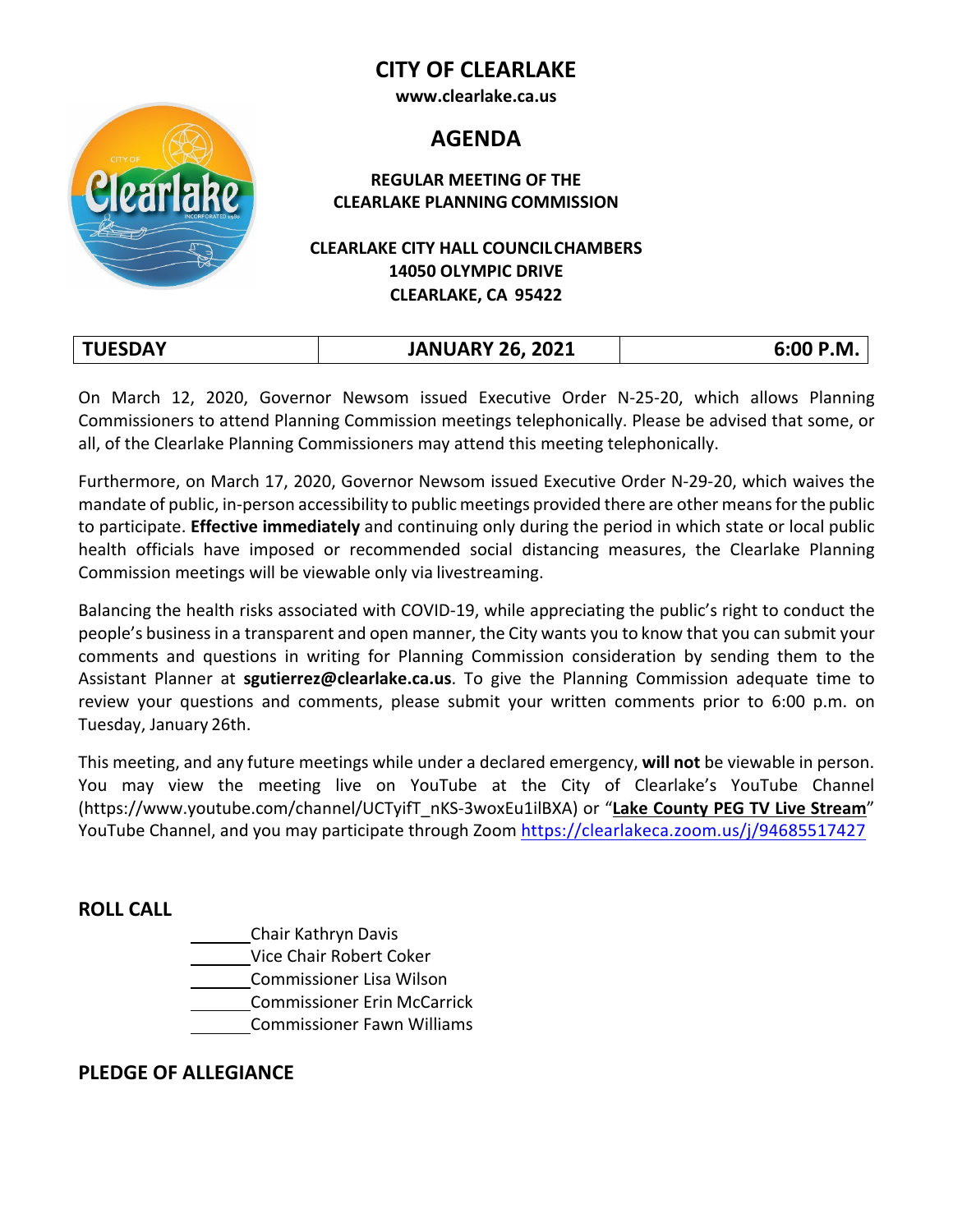# **MEETING PROCEDURES**

**During the January 26th, 2021 Planning Commission meeting, public comment will be accepted via email. If you would like to comment remotely, please follow the protocols below:**

- Send comments via email to the Assistant Planner at [sgutierrez@clearlake.ca.us](mailto:mswanson@clearlake.ca.us) prior to the commencement of the Planning Commission meeting.
- Identify the subject you wish to comment on in your email's subject line.
- Each Public Comment emailed to the Assistant Planner will be read aloud by the Chair or a member of staff for up to three minutes or will be displayed on ascreen.
- Public Comment emails which are received after the beginning of the meeting will not be included in the record.

# **ADOPTION OF THE AGENDA**

#### **Notice to the Public**

The Planning Commission, when considering the matter scheduled for hearing, will take the following actions:

- 1. Open the Public Hearing
- 2. Presentations by Staff
- 3. Presentation by Applicant or Appellant (if applicable)
- 4. Accept Public Testimony
- 5. Applicant or Appellant Rebuttal Period (if applicable)
- 6. Close the Public Hearing
- 7. Commissioner Comments and Questions
- 8. Commissioner Action

Once the hearing is closed, no further public comment will be taken.

If you wish to challenge in court any of the matters on this agenda for which a public hearing is to be conducted, you may be limited to raising only those issues, which you, or someone else, raised orally at the public hearing or in written correspondence received by the city at or before the public hearing.

Public hearings listed for continuance will be continued as noted and posting of this agenda serves as notice of continuance. Any matter not noted for continuance will be posted separately.

#### **BUSINESS:**

- **1.** Committee Appointment Consideration of appointment(s) to fill the vacant positions on the Zoning Code Update Ad Hoc and Burns Valley Park Committees. **Recommendation:** By motion, confirm appointments to both committees.
- **2.** Determination of General Plan Consistency for the Conveyance of Property Located at 16564 4th Avenue, APN 042-223-590-000 **Recommendation:** Adopt Resolution PC 2021-01 finding that the conveyance of 0.120 acres of property is consistent with the City's General Plan and exempt from environmental review.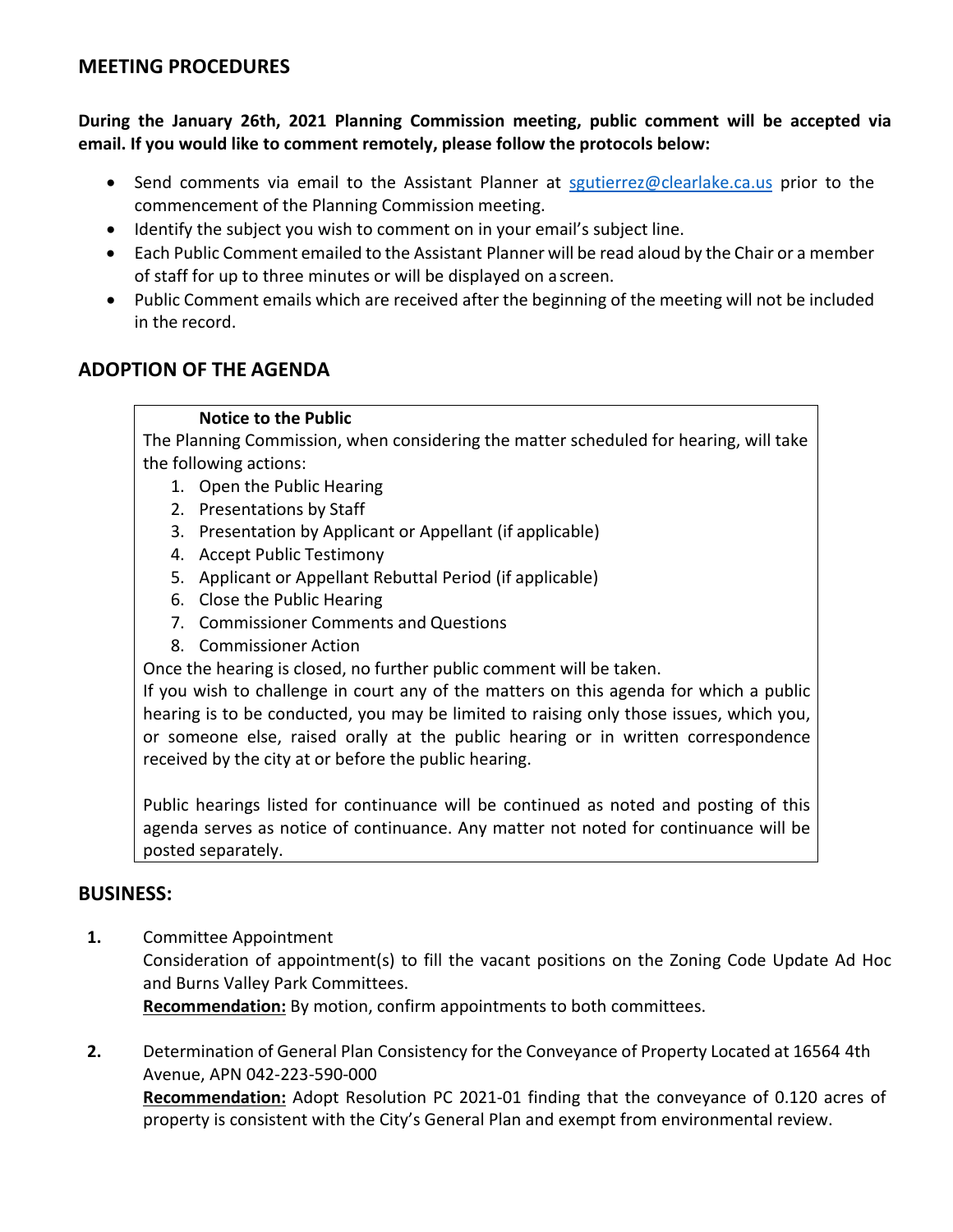**3.** Determination of General Plan Consistency for the Conveyance of Property Located at 15837 18th Avenue, APN 010-043-010-000 **Recommendation:** Adopt Resolution PC 2021-02 finding that the conveyance of 16.280 acres of County owned property is consistent with the City's General Plan and exempt from environmental review.

#### **CITY MANAGER AND COMMISSIONER REPORTS FUTURE**

#### **AGENDA ITEMS**

## **ADJOURNMENT**

# **AMERICANS WITH DISABILITY ACT (ADA) REQUESTS**

If you need disability-related modification or accommodation, including auxiliary aids or services, to participate in this meeting, please contact Melissa Swanson, City Clerk, at the Clearlake City Hall, 14050 Olympic Drive, Clearlake, California 95422, phone (707) 994-8201, ext. 106, or via email at [mswanson@clearlake.ca.us a](mailto:mswanson@clearlake.ca.us)t least 72 hours prior to the meeting, to allow time to provide for special accommodations.

## **AGENDA REPORTS**

Staff reports for each agenda item are available for review a[t www.clearlake.ca.us.](http://www.clearlake.ca.us/)

Any writings or documents pertaining to an open session item provided to a majority of the Planning Commission less than 72 hours prior to the meeting, shall be made available for public inspection on the City's website at [www.clearlake.ca.us.](http://www.clearlake.ca.us/)

POSTED: January 23, 2021

elissa Suranson

Melissa Swanson, City Clerk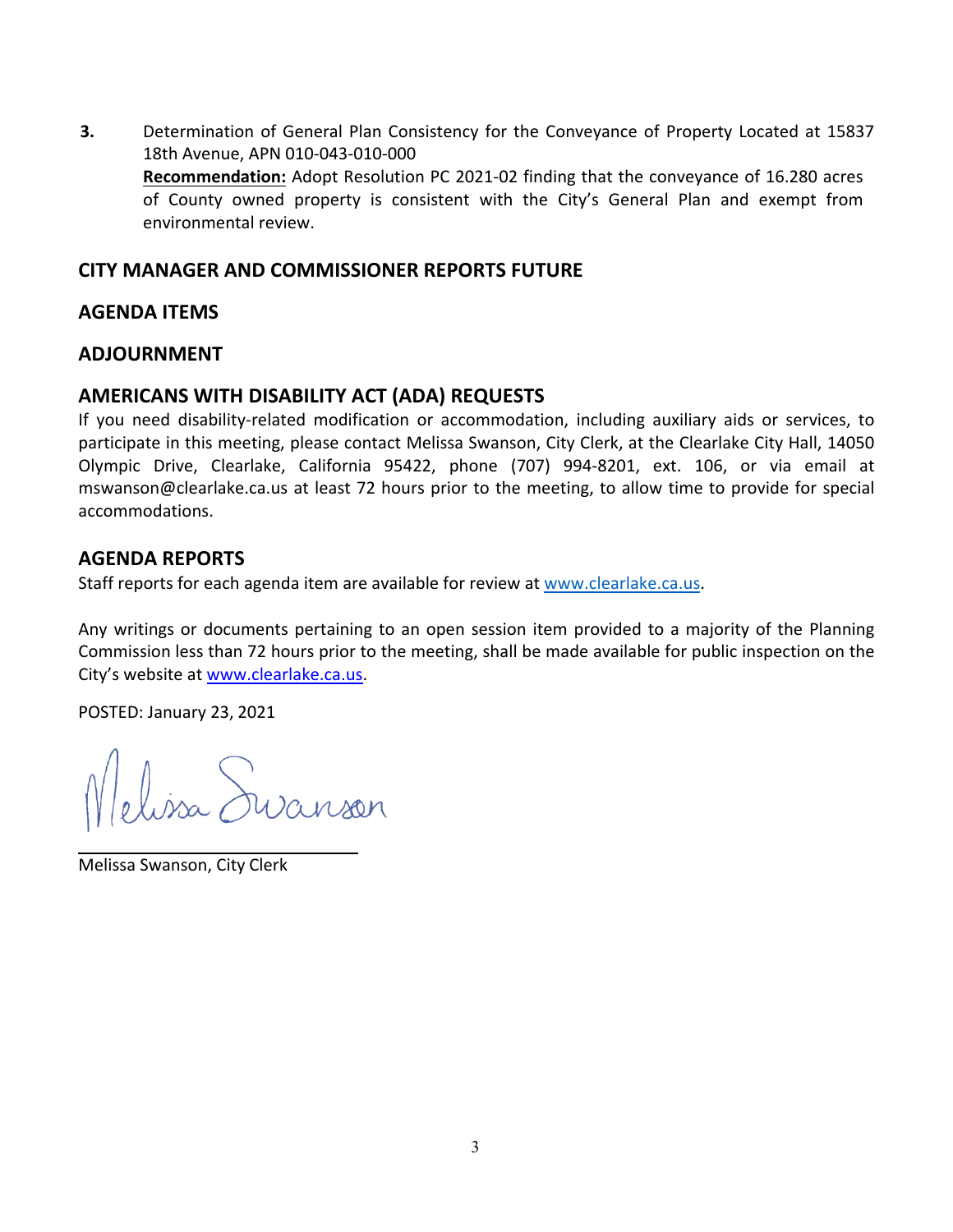

## **STAFF REPORT CLEARLAKE PLANNING COMMISSION For the Meeting of January 26, 2021**

#### **Agenda Item No. 1**

| To:      | City of Clearlake Planning Commission |
|----------|---------------------------------------|
| From:    | Mark Roberts, Senior Planner          |
| Subject: | Committee Appointment                 |

**I. Recommendation:** Appoint members to the Zoning Code Update Ad Hoc and Burns Valley Park Committees to fill all available positions.

**II. Situation/Project Description:** Consideration of appointments to fill the currently vacant positions with the Zoning Code Update Ad Hoc and Burns Valley Park Committees.

These committees play a vital role in providing guidance by reviewing the City's Zoning Code Updates, Design Review Manuals and Project Developments to help ensure the regulations, ordinances and/or developments meets the City's vision. Staff foresees significant progress in the upcoming year developing a thriving park system and citywide design standards, reemphasizing the need for community direction and fully established advisory committees.

**III. Enabling Provisions of the Planning Commission:** The City Council has authorized a member(s) of the Planning Commission to be internally appointed in order to fill the available positions.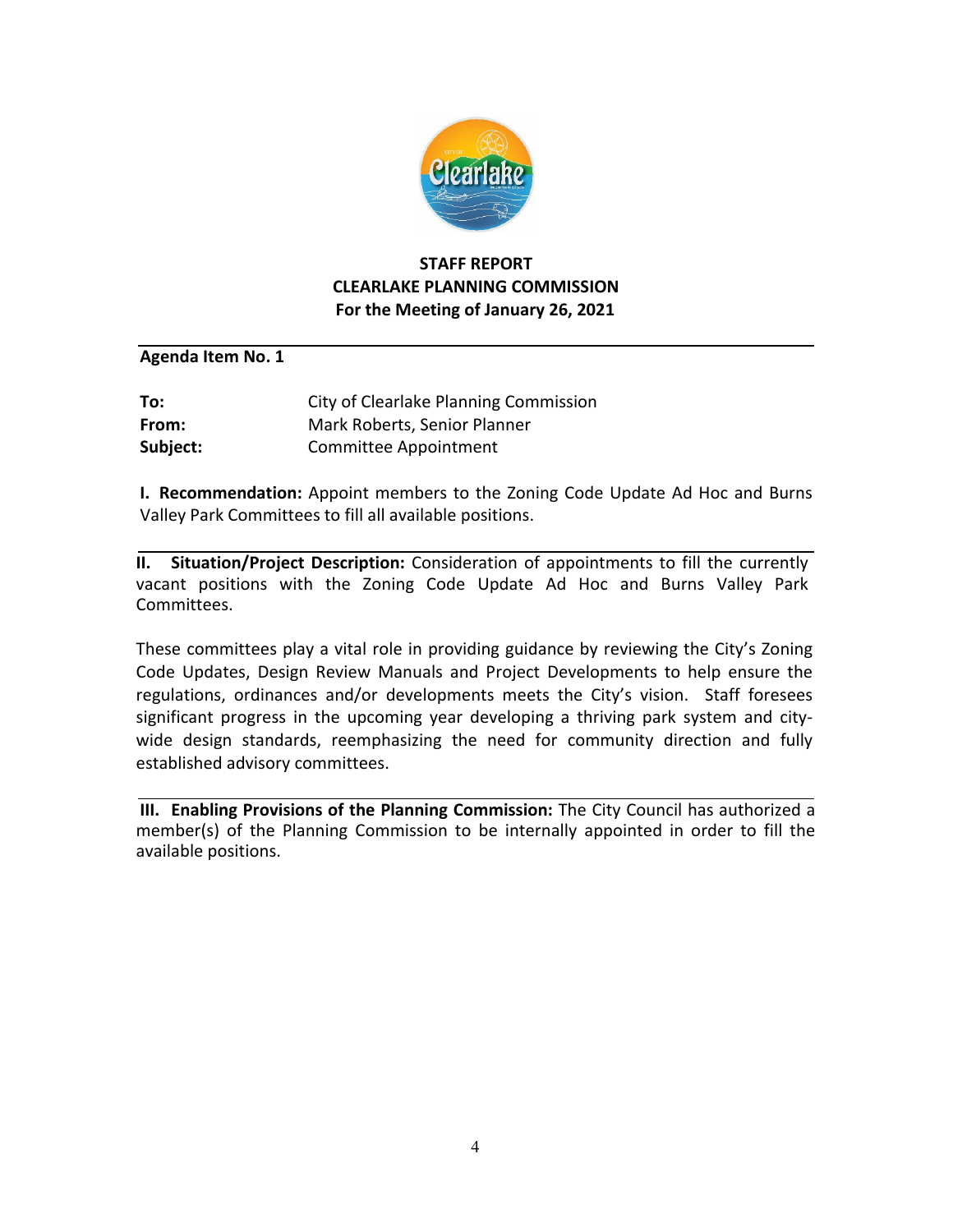

## **STAFF REPORT CLEARLAKE PLANNING COMMISSION For the Meeting of January 26, 2021**

#### **Agenda Item No. 2**

| To:                       | City of Clearlake Planning Commission                           |  |
|---------------------------|-----------------------------------------------------------------|--|
| From:                     | Alan Flora, City Manager                                        |  |
| <b>Application File:</b>  | General Plan Consistency Determination GPCD 01-2021             |  |
| Subject:                  | Determination of General Plan Consistency for Property Transfer |  |
| Data Summary              |                                                                 |  |
| Location:                 | 16564 4th Avenue, Clearlake CA 95422                            |  |
| <b>Assessor's Parcel:</b> | 042-223-590-000                                                 |  |
| <b>Property Owner:</b>    | Crown Holding Co.                                               |  |
| Zoning:                   | LDR, Low Density Residential                                    |  |
| <b>General Plan:</b>      | Residential                                                     |  |

**I. Recommendation:** Adopt the attached resolution finding that the conveyance of property is consistent with the City's General Plan and exempt from environmental review (refer to Attachment 2).

**II. Situation/Project Description:** The City must make a determination of General Plan consistency and environmental determination associated with a potential transfer of privately owned property at 16564 4th Avenue after being donated by the only surviving owner. The City intends to include the property in its new Homestead program to be gifted for residential development. The City Council authorized the Certificate of Acceptance for the property on January 21, 2021, pending the adoption of Resolution PC 2021-01.

**III. Environmental Setting:** The site is located on the north side of 4<sup>th</sup> Avenue towards the southeastern City limits and consists of one regularly shaped 50 by 100 foot parcel: APN 042-223-590-000, approximately .12 acres. The land is otherwise vacant with the exception of various oak trees. Surrounding land uses are all low density residential as well, made up of similarly vacant parcels.

**IV. Environmental Status:** This General Plan Consistency Report is exempt from the California Environmental Quality Act (CEQA) under Section 15061 (b)(3) (Common Sense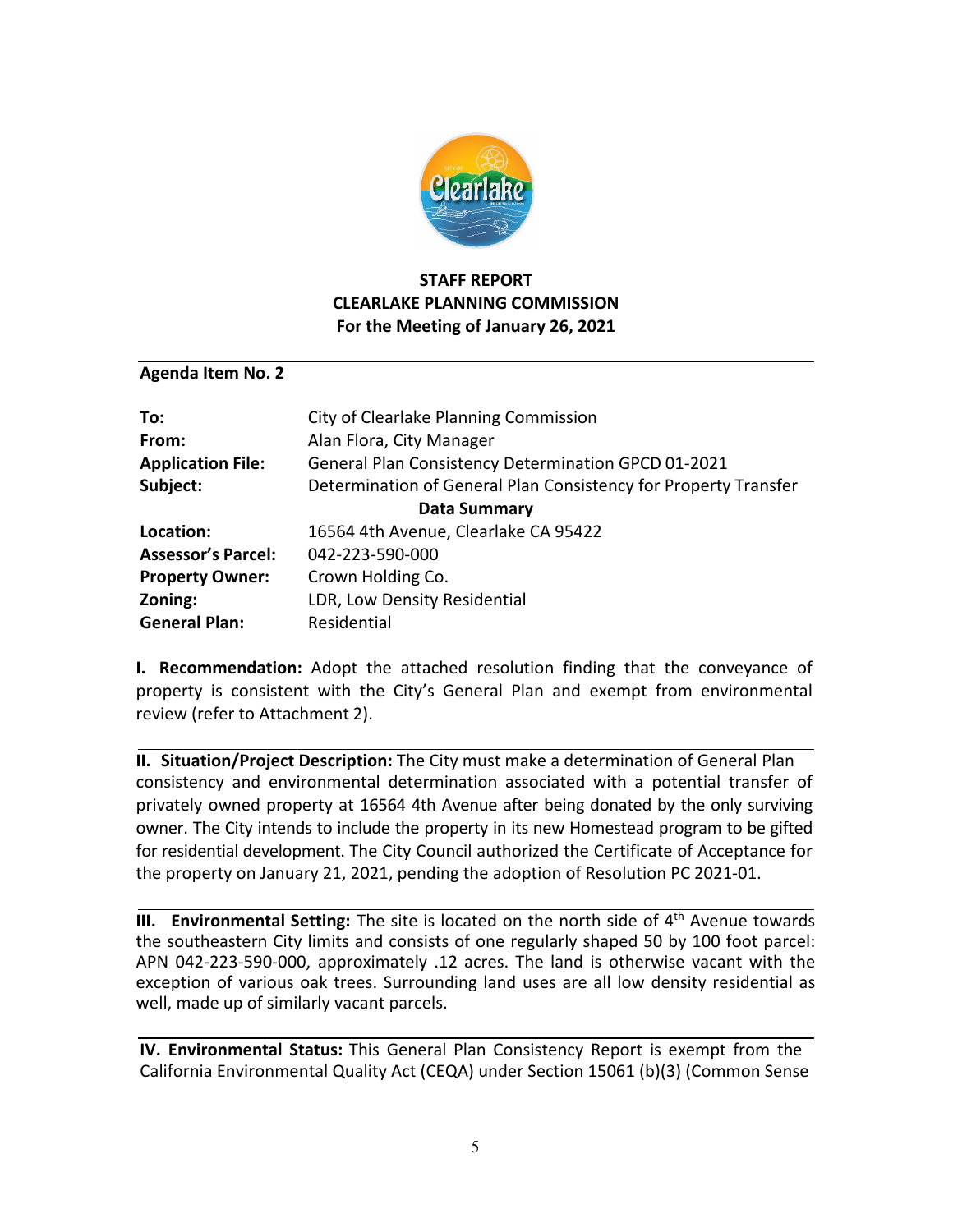Exemption) and therefore does not require an environmental determination process. Where it can be seen with certainty that there is no possibility that the activity in question may have a significant effect on the environment, the activity is not subject to CEQA review. Future development of the site will be subject to additional environmental analysis.

**V. Enabling Provisions of the Planning Commission:** Government Code Section 65402 states that prior to the conveyance of real property by a government agency, the planning agency must first make the finding that the location, extent and purpose of such conveyance is in conformance with the General Plan. The City is requesting a determination of General Plan consistency for the proposed conveyance of 16564 4th Avenue.

**VI. General Plan, Land Use and Zoning Compliance Consideration:** The General Plan designates the site Residential. The Zoning Map designates the site LDR, Low Density Residential, dedicated to providing residential areas within Clearlake which allow low density concentrations of single-family homes and compatible uses.

**VII. Alternatives:** The Planning Commission has the following alternatives to consider:

- 1. Adopt the resolution finding that the project is in conformity with the City's adopted General Plan; or
- 2. Provide alternative direction to staff.

#### **Attachments:**

- 1. Site Map
- 2. Resolution PC 2021-01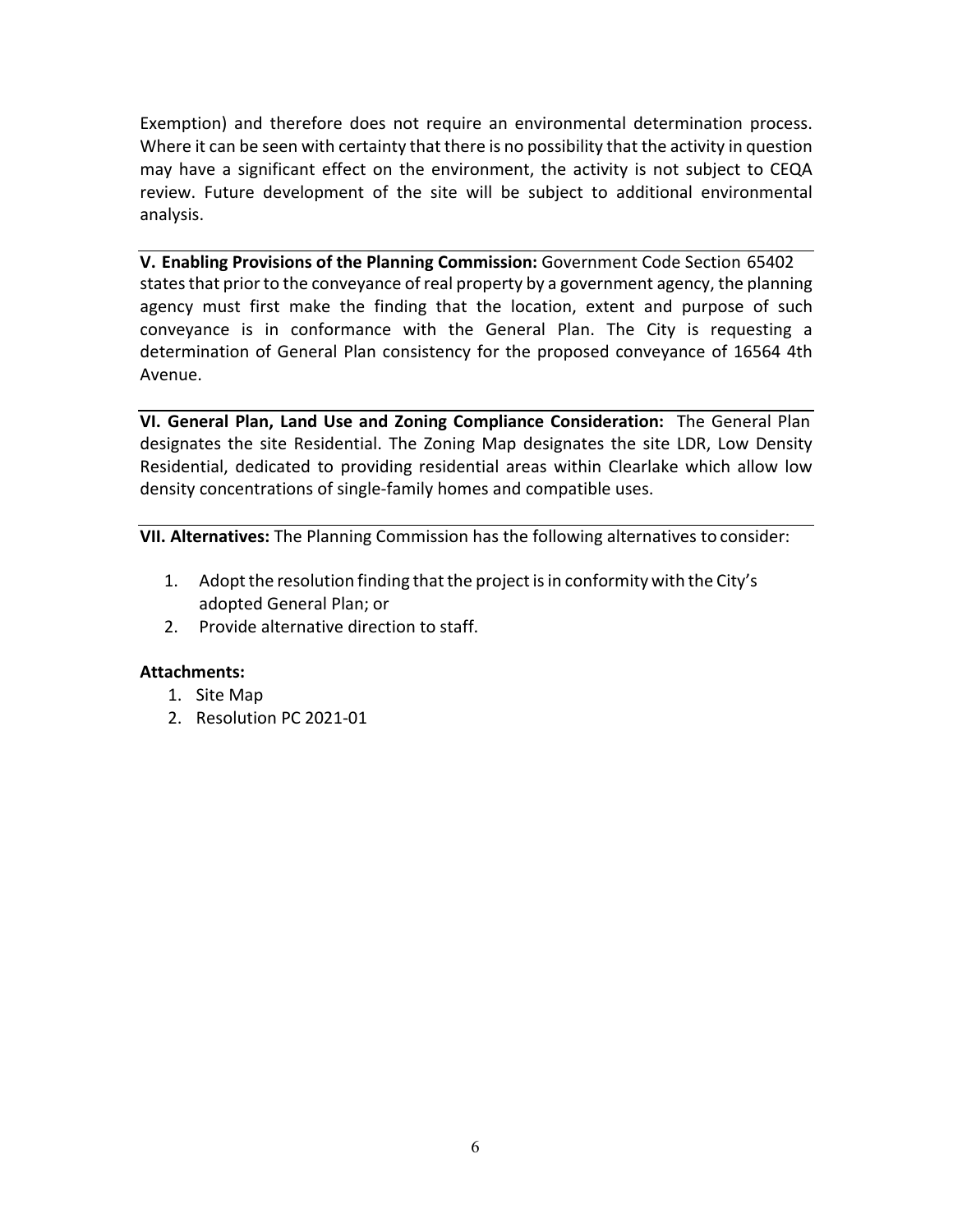# **Attachment 1: Site Map**

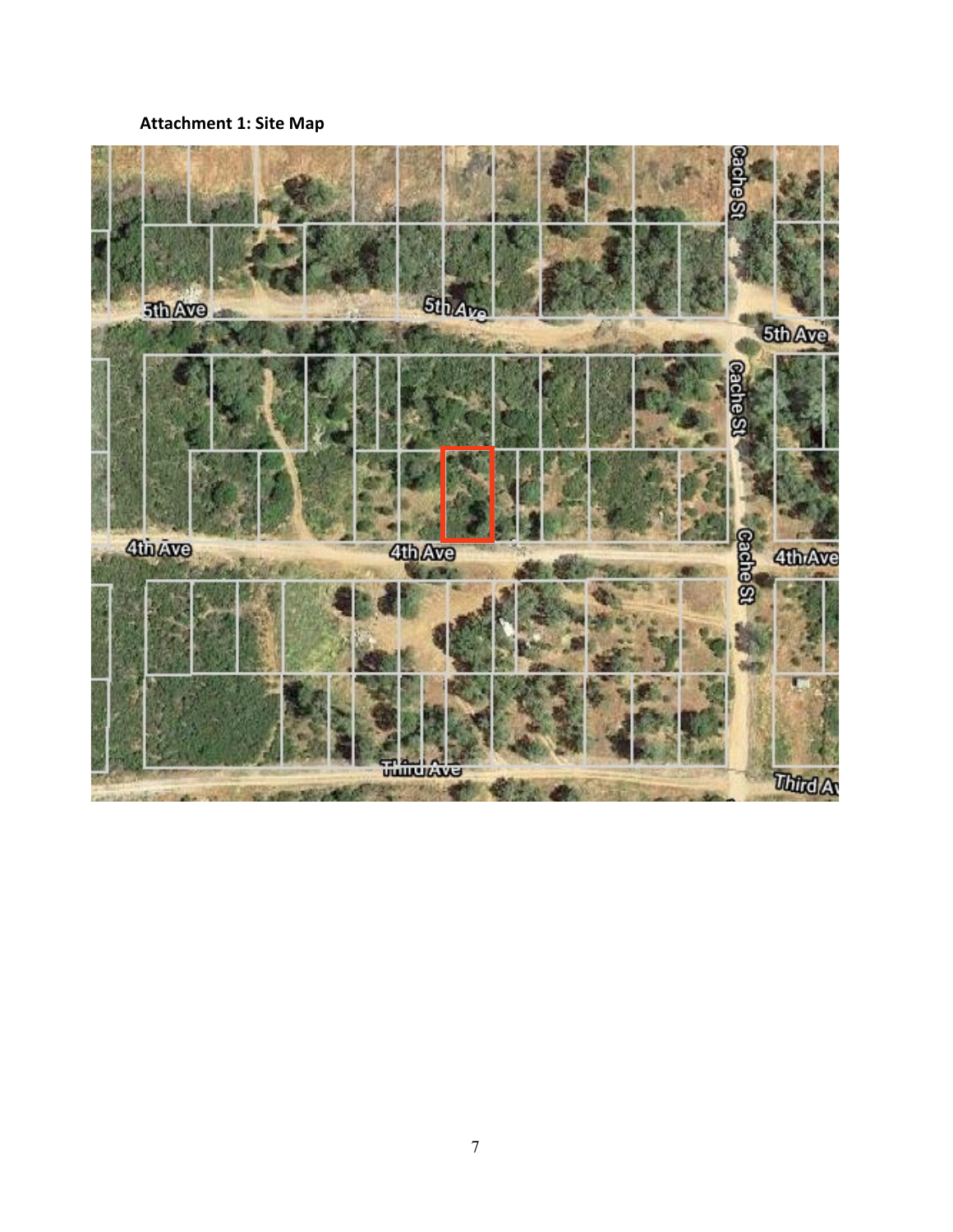#### **RESOLUTION NO. PC 2021-01**

#### **A Resolution of the Planning Commission of the City of Clearlake General Plan Consistency Determination GPCD01-2021 of the Acquisition of Property Described as APN 042-223-590-000, 16564 4th Avenue**

WHEREAS, State Government Code Section 65402 stipulates that prior to the acquisition of real property by a government agency, the planning agency of the jurisdiction in which said property is located must first make the finding that the acquisition of said real property is in conformity with the adopted General Plan of the local jurisdiction; and

WHEREAS, the proposed Project is located on real property in the incorporated portions of the City more particularly described as APN 042-223-590-000; and

WHEREAS, the project is Exempt from the California Environmental Quality Act under section and Section 15061 (b)(3); and

WHEREAS, the Planning Commission of the City of Clearlake has reviewed and considered the staff report, testimony, and evidence at a regular meeting on January 26, 2021.

NOW, THEREFORE, BE IT RESOLVED that the Planning Commission of the City of Clearlake makes the following findings:

1) The acquisition of this property is consistent with the adopted goals, objectives, and polices of the General Plan.

PASSED AND ADOPTED on this 26th day of January, 2021 by the following vote:

AYES: NOES: ABSTAIN: ABSENT:

Chairman, Planning Commission

ATTEST:

Deputy City Clerk, Planning Commission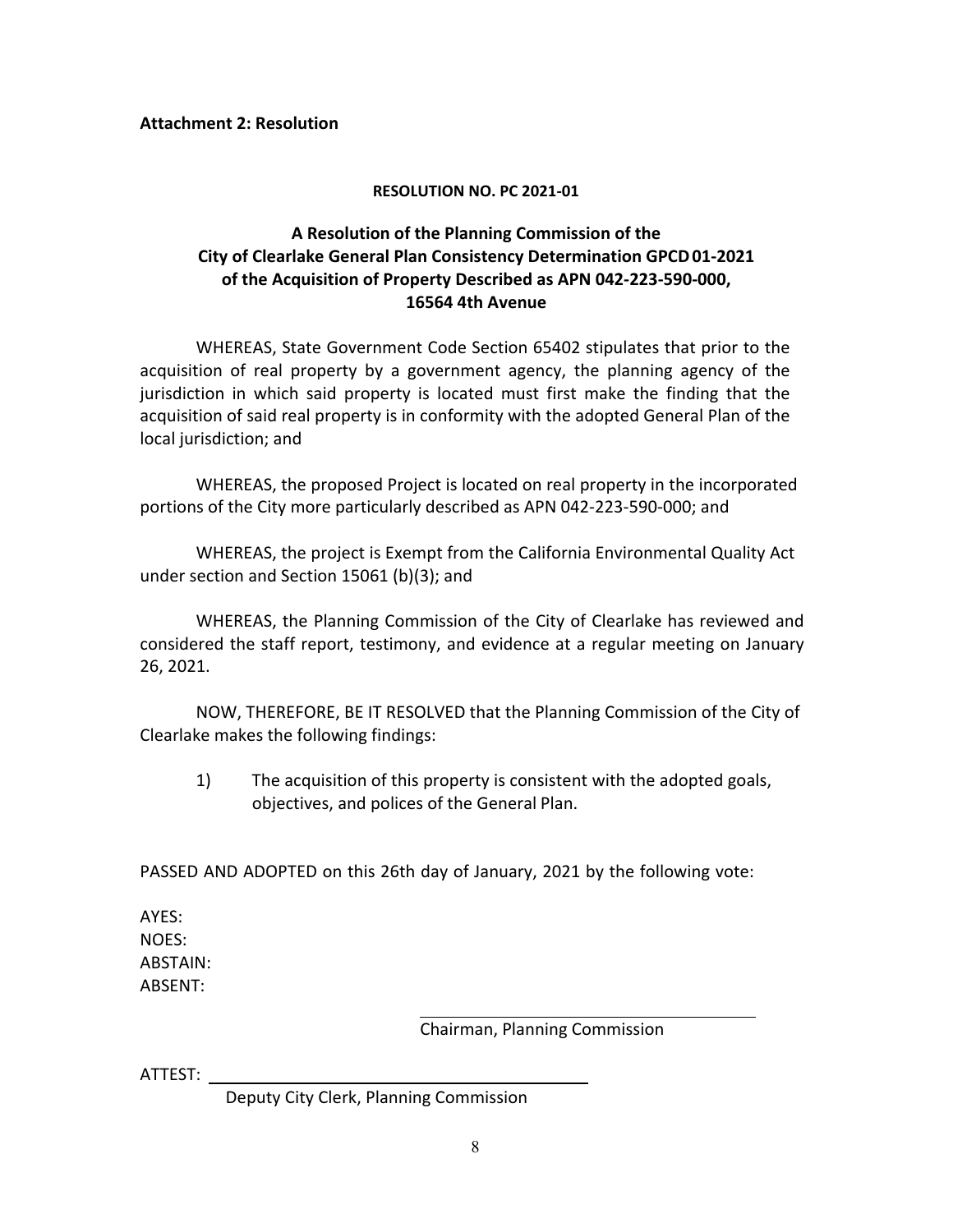

## **STAFF REPORT CLEARLAKE PLANNING COMMISSION For the Meeting of January 26, 2021**

**Agenda Item No. 3**

| To:                       | City of Clearlake Planning Commission                           |  |
|---------------------------|-----------------------------------------------------------------|--|
| From:                     | Alan Flora, City Manager                                        |  |
| <b>Application File:</b>  | <b>General Plan Consistency Determination GPCD 02-2021</b>      |  |
| Subject:                  | Determination of General Plan Consistency for Property Transfer |  |
| <b>Data Summary</b>       |                                                                 |  |
| Location:                 | 15837 18 <sup>th</sup> Avenue, Clearlake CA 95422               |  |
| <b>Assessor's Parcel:</b> | 010-043-010-000                                                 |  |
| Zoning:                   | Mixed Use (MUX)                                                 |  |
| <b>General Plan:</b>      | Commercial                                                      |  |

**I. Recommendation:** Adopt the attached resolution finding that the conveyance of property is consistent with the City's General Plan and exempt from environmental review (refer to Attachment 2).

**II. Situation/Project Description:** The City must make a determination of General Plan consistency and environmental determination associated with a potential transfer of a vacant parcel of land to the State of California from the County of Lake for future development.

This property transfer is intended to be a part of a land swap between Lake County and the State of California in order to facilitate the City of Clearlake Affordable Housing and Economic Development Project, which has received letters of support from Adventist Health, Woodland Community College's Clear Lake Campus, and the Veterans Housing Development Corporation. This mixed-use development would potentially include multilevel income housing, recreational/open space areas, and commercial retail/medical offices (but will ultimately go through its own entitlement process). The City has prepared this General Plan Consistency Report on behalf of the County's intended transfer of property.

**III. Environmental Setting:** The site is located on the south side of 18<sup>th</sup> Avenue and consists of one rectangular (1321' x 536') parcel, approximately 16.28 acres. The site is largely vacant (excluding various trees), accessible by sewer/water, and slopes to the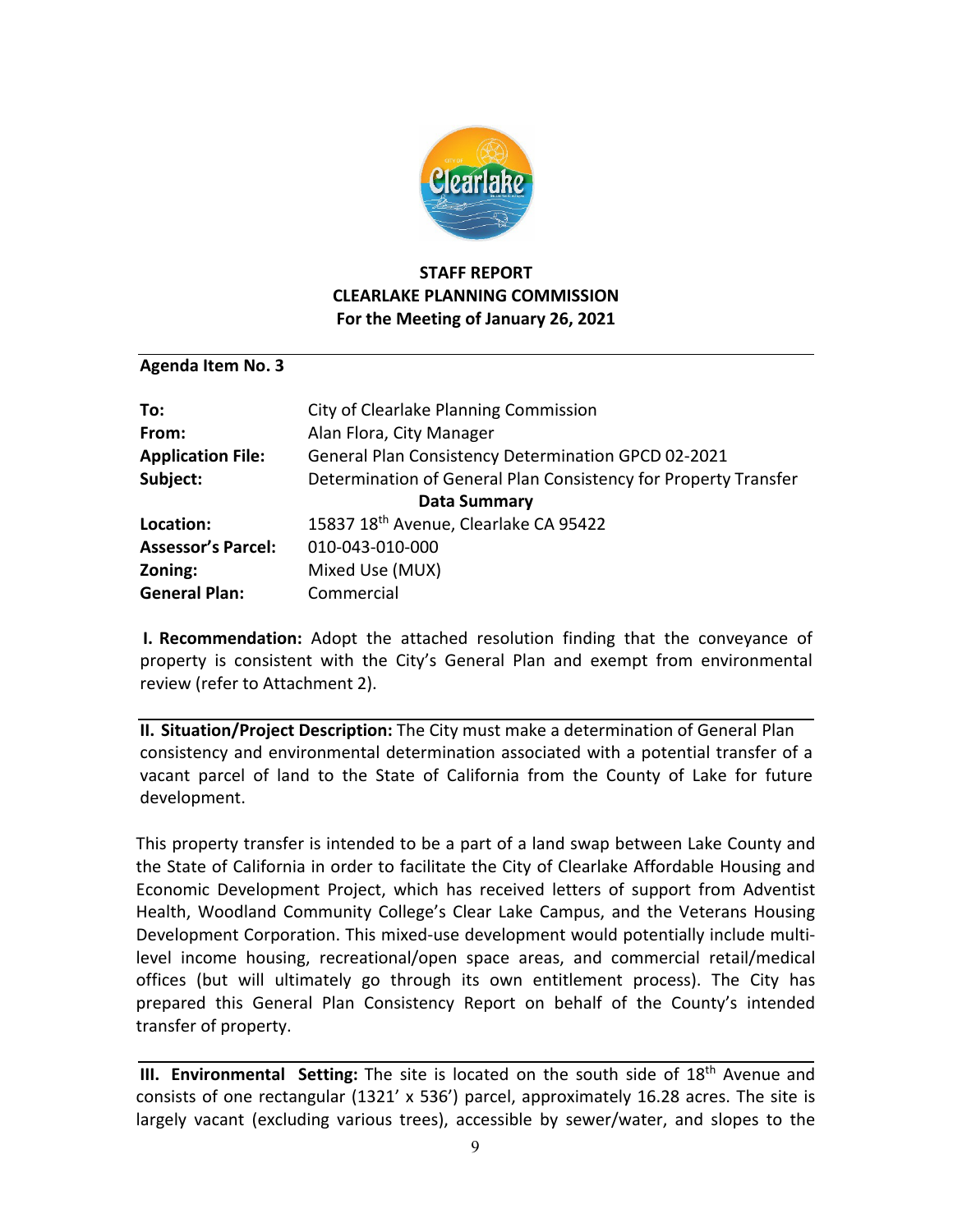southwest. There are multiple formal/informal encroachments that run through the property, including Dam Road Extension. Surrounding land uses include Low Density Residential (LDR) to the north, Rural Residential (RR) to the east, and General Commercial (GC) to the south. Most surrounding properties are developed, including Adventist Health Clear Lake, Konocti Education Center, Lake County Behavioral Health, Lake County Superior Court, the Regional Shopping Center (Walmart, Tractor Supply, etc.), and residential development, as well as the proposed future Lake County Transit Facility.

**IV. Environmental Status:** This General Plan Consistency Report is exempt from the California Environmental Quality Act (CEQA) under Section 15061 (b)(3) (Common Sense Exemption) and therefore does not require an environmental determination process. Where it can be seen with certainty that there is no possibility that the activity in question may have a significant effect on the environment, the activity is not subject to CEQA review. Future development of the site will be subject to additional environmental analysis.

**V. Enabling Provisions of the Planning Commission:** Government Code Section 65402 states that prior to the conveyance of real property by a government agency, the planning agency must first make the finding that the location, extent and purpose of such conveyance is in conformance with the General Plan. The City is requesting a determination of General Plan consistency for the proposed conveyance of 15837 18th Avenue.

**VI. General Plan, Land Use and Zoning Compliance Consideration:** The General Plan designates the site Commercial. The Zoning Map designates the site Mixed Use (MUX).

The Mixed-Use District is intended to allow a mixture of residential and commercial uses which can be made compatible with each other. This District provides a balanced mix of residential and employment opportunities to create focal points of activity in the form of mixed-use centers, nodes, or corridors. The Mixed-Use Districts support service commercial, employment, and housing needs of a growing community.

The General Plan encourages to "focus strategic residential growth in key areas" (Policy LU 3.1.1)

**VII. Alternatives:** The Planning Commission has the following alternatives to consider:

- a. Adopt the resolution finding that the project is in conformity with the City's adopted General Plan; or
- b. Provide alternative direction to staff.

Attachments: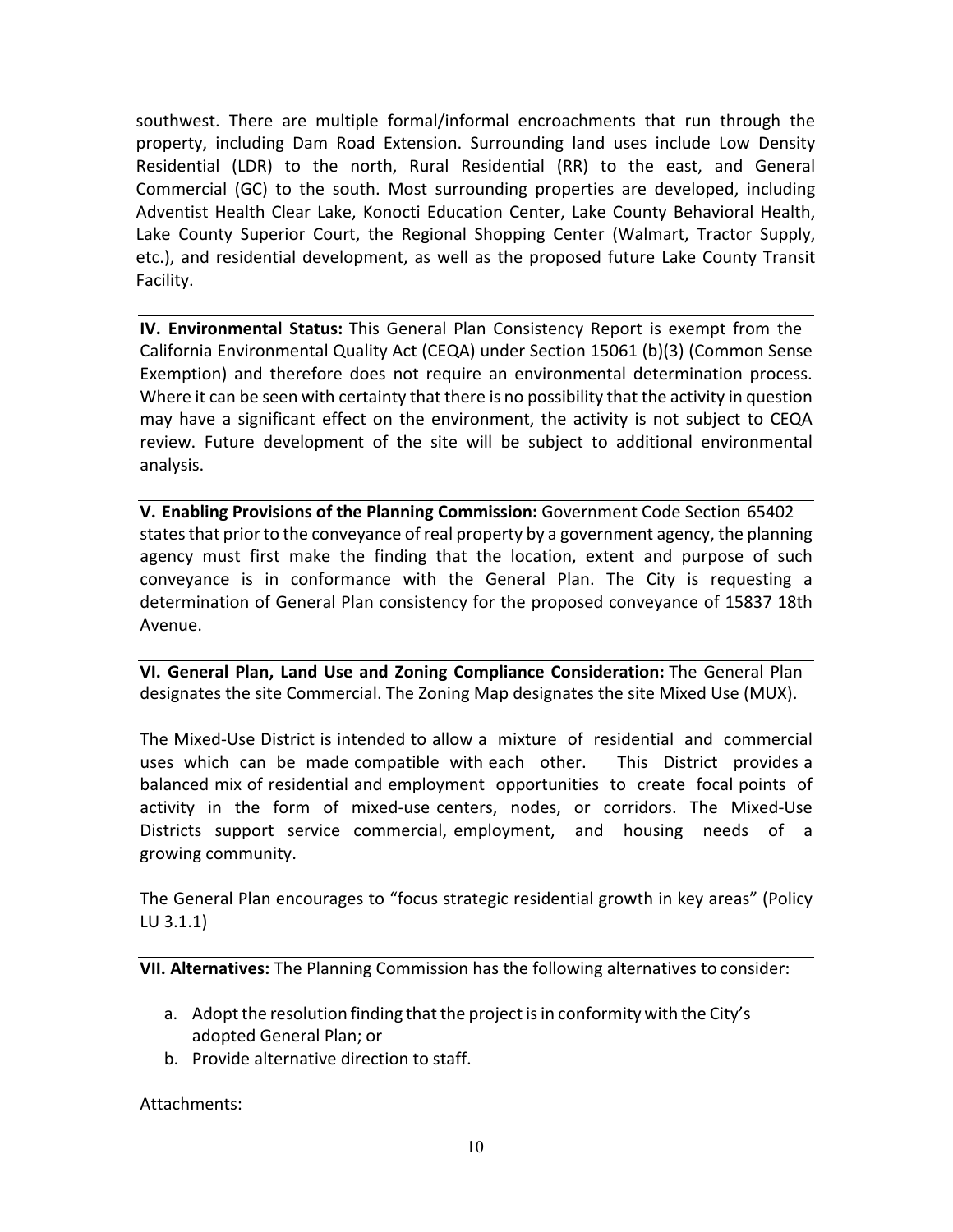- 1. Site Map
- 2. Resolution PC 2021-02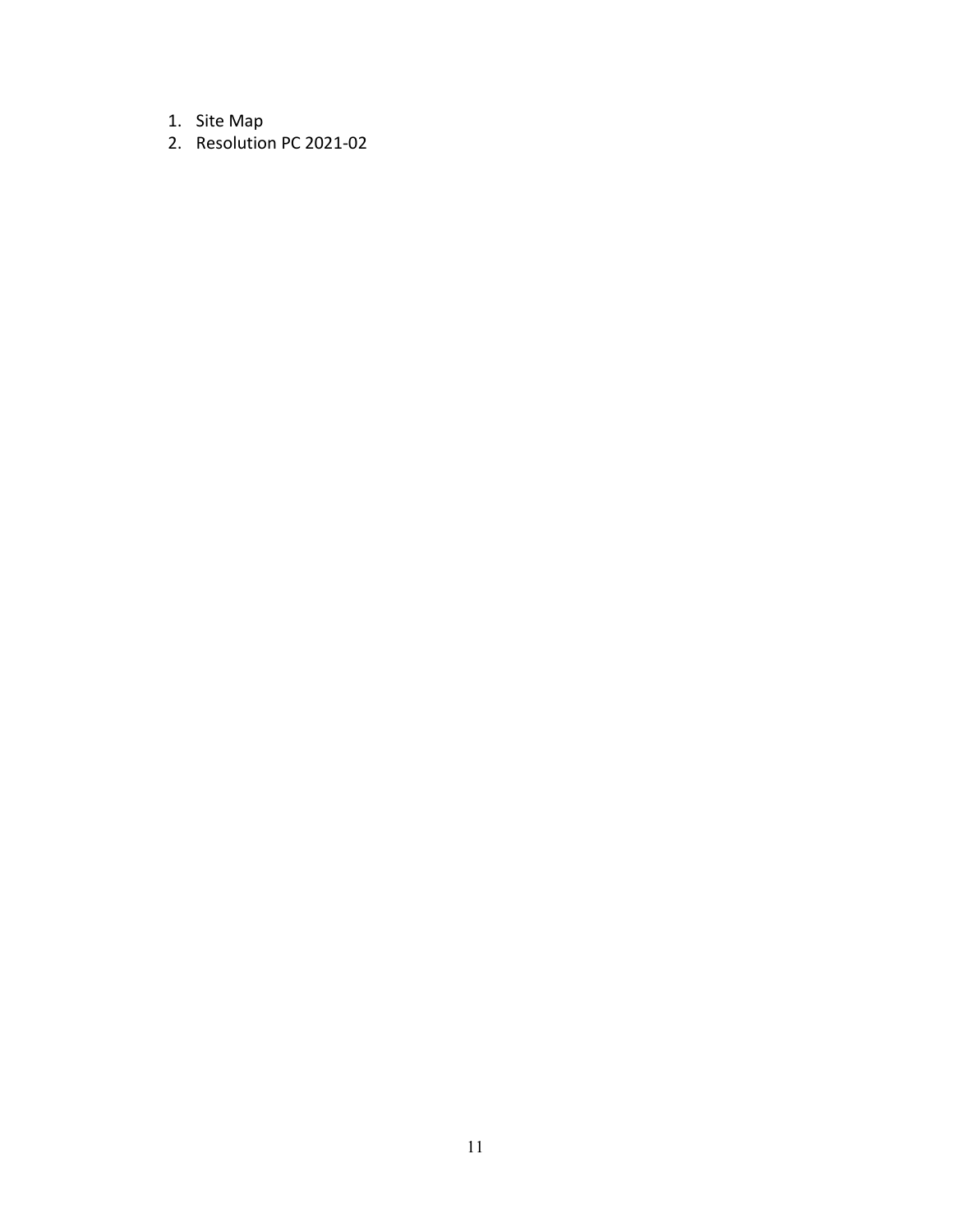#### **Attachment 1: Site Map**

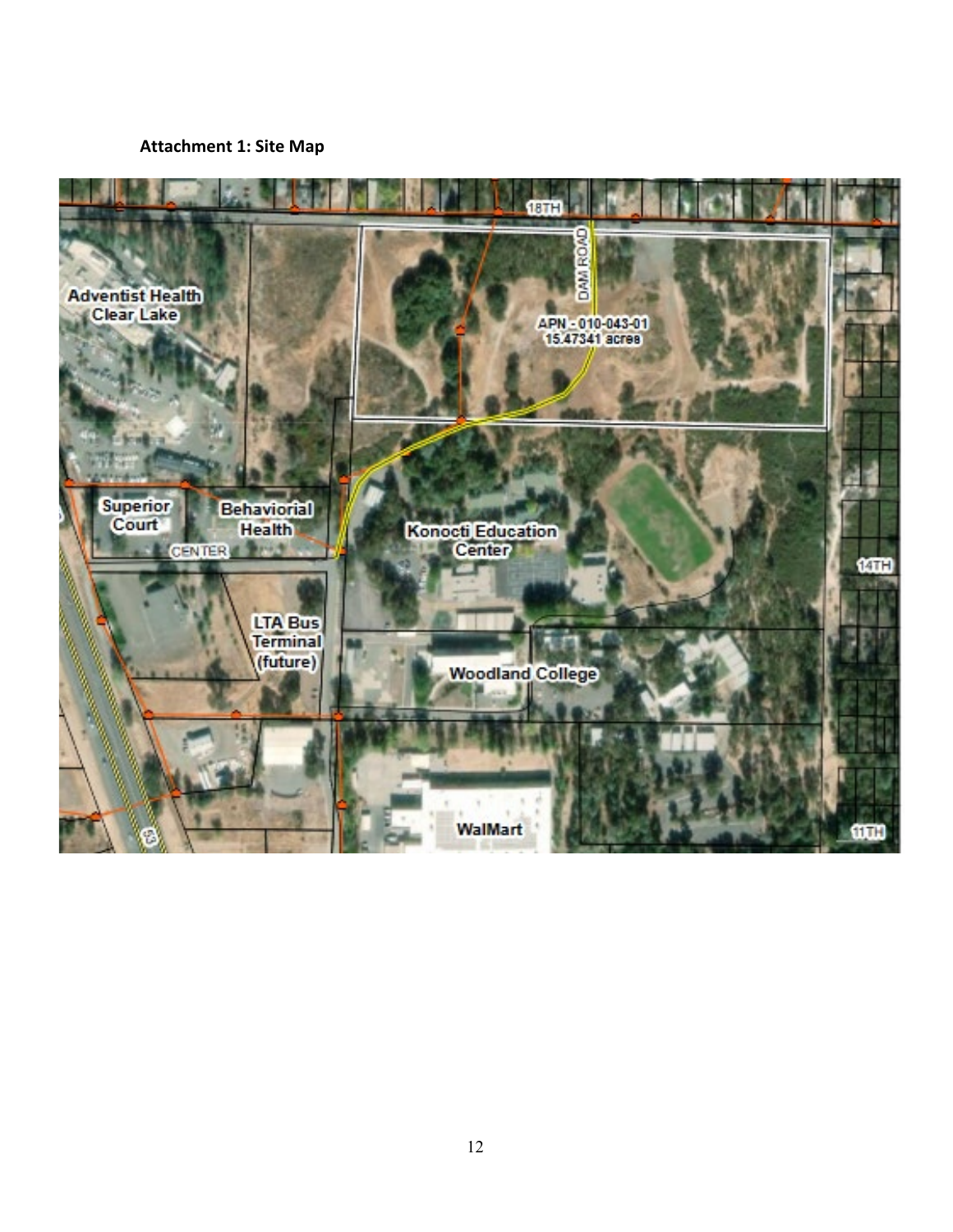#### **RESOLUTION NO. PC 2021-02**

#### **A Resolution of the Planning Commission of the City of Clearlake General Plan Consistency Determination GPCD 02-2021 of the Disposition of Property Described as APN 010-043-010-000 15837 18th Avenue**

WHEREAS, State Government Code Section 65402 stipulates that prior to the disposition of real property by a government agency, the planning agency of the jurisdiction in which said property is located must first make the finding that the disposition of said real property is in conformity with the adopted General Plan of the local jurisdiction; and

WHEREAS, the proposed Project is located on real property in the incorporated portions of the City more particularly described as APN 010-043-010-000; and

WHEREAS, the project is Exempt from the California Environmental Quality Act under section and Section 15061 (b)(3); and

WHEREAS, the Planning Commission of the City of Clearlake has reviewed and considered the staff report, testimony, and evidence at a regular meeting on January 26, 2021.

NOW, THEREFORE, BE IT RESOLVED that the Planning Commission of the City of Clearlake makes the following findings:

1) The disposition of this property is consistent with the adopted goals, objectives, and polices of the General Plan.

PASSED AND ADOPTED on this 26th day of January, 2021 by the following vote:

AYES: NOES: ABSTAIN: ABSENT: